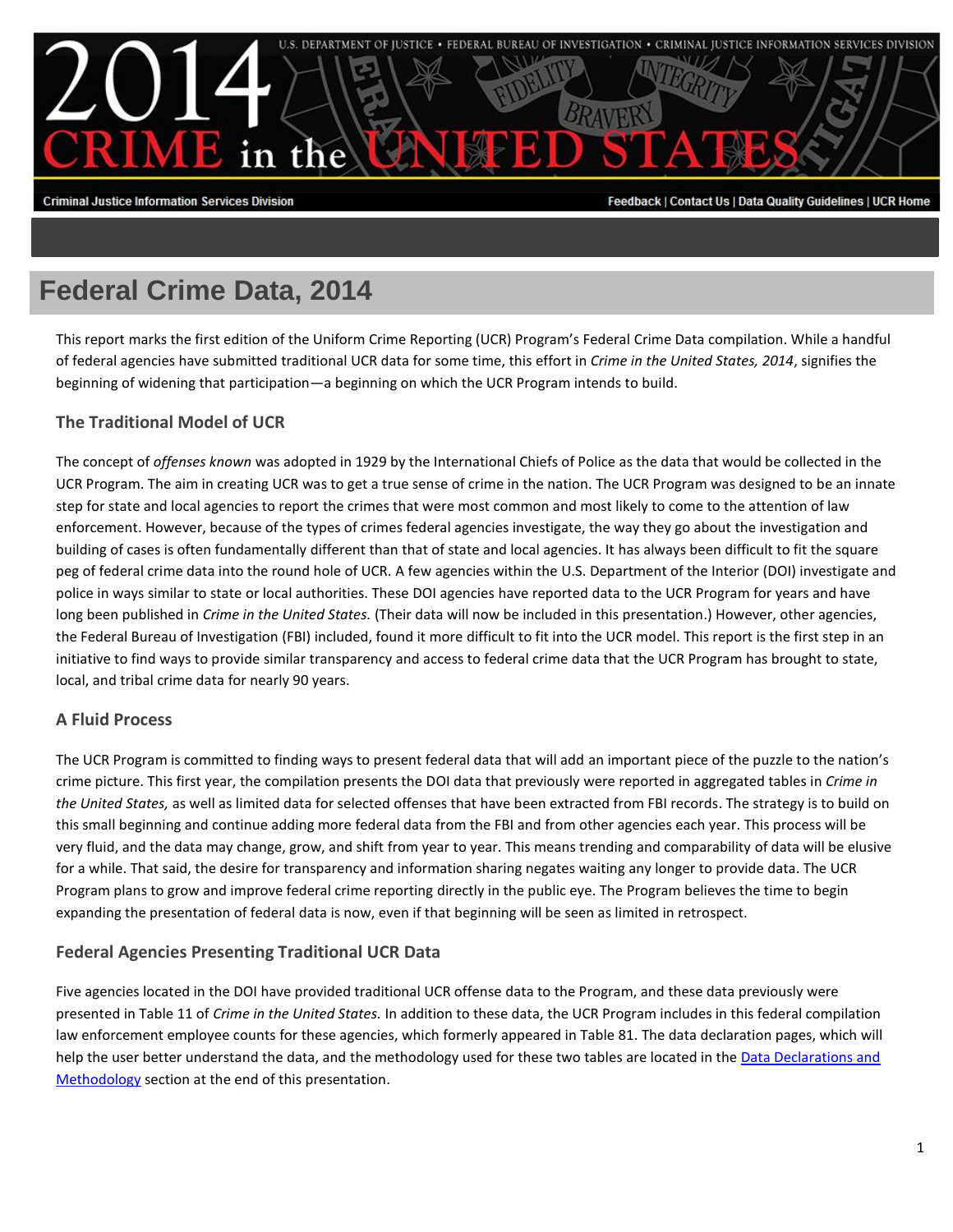| <b>Federal Table 1</b>                   |                                                                                                                                                                                                                                                                                                                                                |       |                                                              |                  |                                         |     |                     |        |          |                 |       |       |
|------------------------------------------|------------------------------------------------------------------------------------------------------------------------------------------------------------------------------------------------------------------------------------------------------------------------------------------------------------------------------------------------|-------|--------------------------------------------------------------|------------------|-----------------------------------------|-----|---------------------|--------|----------|-----------------|-------|-------|
| <b>Offenses Known to Law Enforcement</b> |                                                                                                                                                                                                                                                                                                                                                |       |                                                              |                  |                                         |     |                     |        |          |                 |       |       |
| by Federal Agencies, 2014                |                                                                                                                                                                                                                                                                                                                                                |       |                                                              |                  |                                         |     |                     |        |          |                 |       |       |
|                                          |                                                                                                                                                                                                                                                                                                                                                |       | Murder and<br>Violent nonnegligent                           | Rape<br>(revised | Rape<br>(legacy)                        |     | Aggravated Property |        |          | Larceny-vehicle | Motor |       |
| Agency                                   | Unit/Office                                                                                                                                                                                                                                                                                                                                    |       | crime $\lfloor$ manslaughter $\lfloor$ definition) $\lfloor$ |                  | $\det$ definition) <sup>2</sup> Robbery |     | assault             | crime  | Burglary | theft           | theft | Arson |
| United States Department of              | Bureau of Indian Affairs <sup>3</sup>                                                                                                                                                                                                                                                                                                          | 5,381 | 75                                                           |                  | 863                                     | 299 | 4,144               | 24,020 | 5,305    | 15,584          | 3,131 | 877   |
| the Interior:                            | Bureau of Land<br>Management                                                                                                                                                                                                                                                                                                                   | 6     |                                                              |                  |                                         |     |                     | 712    | 18       | 669             | 25    |       |
|                                          | Bureau of Reclamation                                                                                                                                                                                                                                                                                                                          | 0     |                                                              |                  |                                         |     |                     |        |          |                 |       |       |
|                                          | Fish and Wildlife Service                                                                                                                                                                                                                                                                                                                      | 21    |                                                              |                  |                                         |     |                     | 117    | 12       | 87              | 18    | 6     |
|                                          | National Park Service                                                                                                                                                                                                                                                                                                                          | 360   | 16                                                           |                  | 83                                      | 62  | 199                 | 4,895  | 645      | 4,158           | 92    | 69    |
| for further explanation.                 | The figures shown in this column for the offense of rape were reported using the revised Uniform Crime Reporting (UCR) definition of rape. See Data Declaration<br>$\frac{1}{2}$ The figures shown in this column for the offense of rape were reported using the legacy UCR definition of rape. See Data Declaration for further explanation. |       |                                                              |                  |                                         |     |                     |        |          |                 |       |       |

<sup>3</sup>Tribal figures represented throughout Table 1 may be included in the aggregated totals listed under the Bureau of Indian Affairs data.

# *[Federal Table 1, Download Excel](https://www.fbi.gov/about-us/cjis/ucr/crime-in-the-u.s/2014/crime-in-the-u.s.-2014/tables/federal-crime-data/offenses_known_to_law_enforcement_by_federal_agencies_2014.xls/output.xls)*

| <b>Federal Table 2</b>                     |                                       |             |          |           |
|--------------------------------------------|---------------------------------------|-------------|----------|-----------|
| <b>Full-time Law Enforcement Employees</b> |                                       |             |          |           |
| by Federal Agencies, 2014                  |                                       |             |          |           |
|                                            |                                       | Total law   |          |           |
|                                            |                                       | enforcement | Total    | Total     |
| Agency                                     | Unit/Office                           | employees   | officers | civilians |
| United States Department of the Interior:  | Bureau of Indian Affairs <sup>1</sup> | 737         | 348      | 389       |
|                                            | <b>Bureau of Land Management</b>      | 280         | 265      | 15        |
|                                            | <b>Bureau of Reclamation</b>          | 108         | 17       | 91        |
|                                            | Fish and Wildlife Service             | 685         | 545      | 140       |
|                                            | National Park Service                 | 2,231       | 1,996    | 235       |

<sup>1</sup> Tribal figures listed throughout *Crime in the United States* Table 81 may be included in the aggregated totals listed here under the Bureau of Indian Affairs data.

*[Federal Table 2, Download Excel](https://www.fbi.gov/about-us/cjis/ucr/crime-in-the-u.s/2014/crime-in-the-u.s.-2014/tables/federal-crime-data/full_time_law_enforcement_employees_by_federal_agencies_2014.xls/output.xls)*

# **Additional Federal Data**

# *Federal Bureau of Investigation*

This section provides limited additional federal data in the form of the number of arrests by FBI field office for three specific crimes: Human Trafficking, Hate Crime, and Criminal Computer Intrusion. These offenses are defined as:

**Human Trafficking** (Commercial Sex Acts and Involuntary Servitude)–an arrest for inducing a person by force, fraud, or coercion to participate in commercial sex acts or an arrest for obtaining a person(s) through recruitment, harboring, transportation, or provision, and subjecting such persons by force, fraud, or coercion into involuntary servitude, peonage, debt bondage, or slavery.

**Hate Crime** is a criminal offense motivated, in whole or in part, by the offender's bias against a race, religion, disability, sexual orientation, ethnicity, or gender or gender identity.

**Criminal Computer Intrusion** is wrongfully gaining access to another person's or institution's computer software, hardware, or networks without authorized permissions or security clearances. (State, local, and tribal agencies will report these offenses to the UCR Program, beginning in 2016, as Hacking/Computer Invasion.)

# *Why these data are not comparable to other UCR data*

All crime data create some concerns regarding comparability. In *[UCR Statistics: Their Proper Use](https://www.fbi.gov/about-us/cjis/ucr/ucr-statistics-their-proper-use)*, the UCR Program cautions that "there are many factors that cause the nature and type of crime to vary from place to place." It is important for users of UCR data,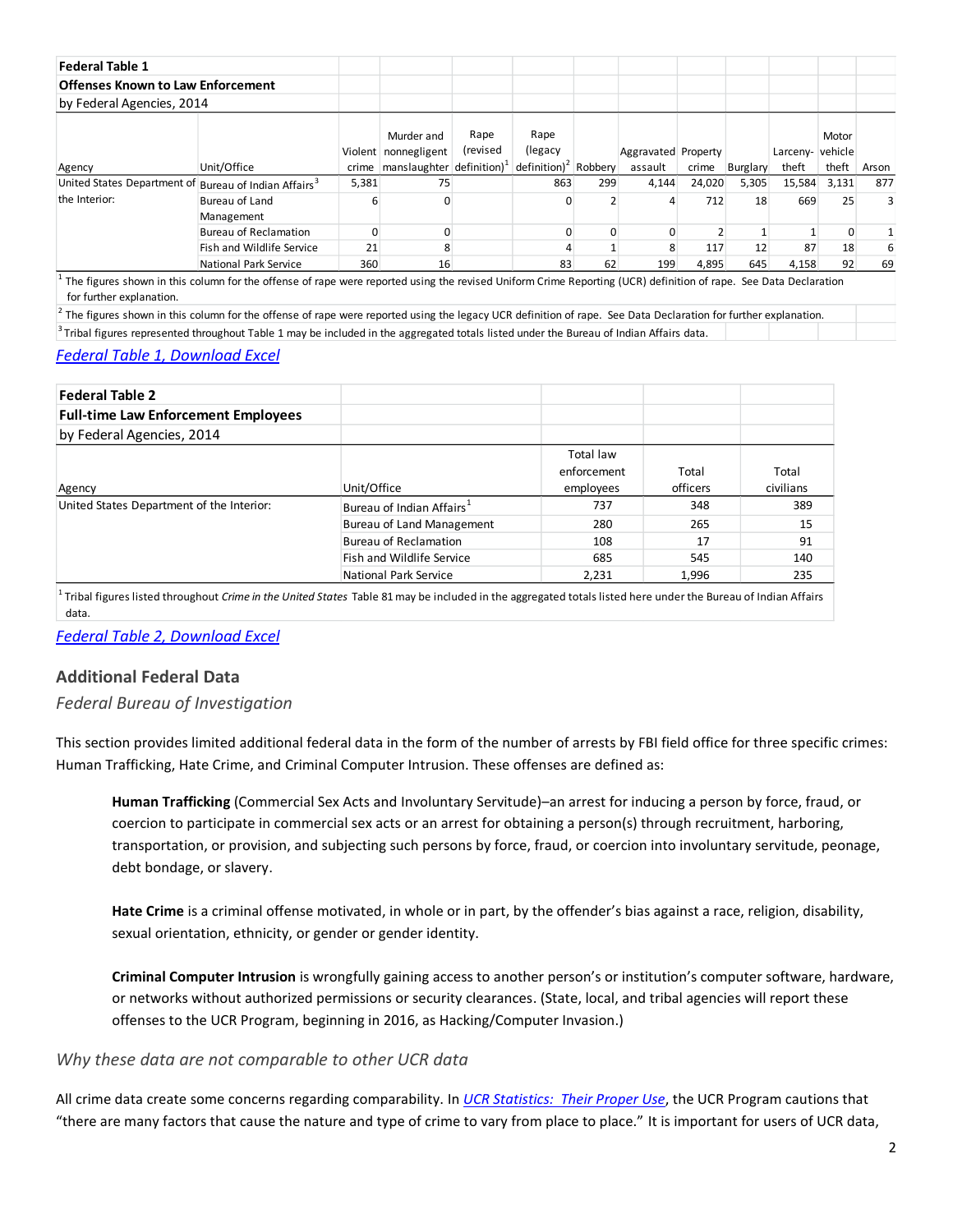including federal data, to avoid drawing simplistic conclusions that one area is safer than another or that one agency is more or less efficient than another based *solely* on crime counts.

The best approach to viewing the federal data offered in this compilation is to use it to gain an overall impression of the intensity of certain types of offenses within a specific area by overlaying the federal arrests in conjunction with the state and local information. As data collection enhancements occur, more details will become available from federal agencies and these impressions will become more sharply focused.

Federal crime data are often different from state and local data, not only in their collection, but also in their generation. The UCR Program has built its traditional data collection on three triggering events that are common to state and local agencies. Offense information begins with either, first, a complaint of a victim/citizen or, second, with the observation of a crime in progress by a law enforcement officer. A third trigger for data is when an arrest is made and information related to that occurrence is reported.

For federal agencies, the initiation of investigation may be prompted in different ways. While not always true for all crimes investigated by the FBI, the crime and its associated data are brought to the attention of the FBI in much the same fashion for human trafficking and hate crime:

- Reports from victims
- **EXEC** Liaison with other law enforcement agencies
- **Information about human trafficking victims brought to the FBI by nongovernmental organizations**
- **Reports from the media**

The decision to handle a crime as a federal investigation or as a local investigation is determined on a case-by-case basis. Some of the factors that enter into the decision for federal agencies to pursue an investigation are the available evidence, the availability of resources at the local level, and, in the case of hate crime, statutory provisions that determine whether the U.S. Attorney will accept the case as a federal one. In addition, some states do not have a hate crime statute under which to pursue a case.

# *Why these numbers will seem smaller than other UCR reports*

As mentioned previously, federal investigations by nature often begin under different circumstances and proceed and conclude on a different timeframe than investigations conducted by state and local agencies. Just as federal agencies often do not have *offenses known* to report, they also do not have a number of offenses to report until a case has been built and an arrest or indictment has occurred. Perhaps most impactful on the federal numbers is the fact that federal agencies often play a collaborative role with state or local agencies in crime investigations. Because the UCR Program has the "most local reporting" rule, which specifies that the agency involved that is the most local jurisdiction should report the incident to the UCR Program, investigations and arrests that federal authorities have worked on are often reported by a city, county, state, or tribal agency.

# *Why were these offenses chosen?*

These three offenses were chosen because the FBI has primary jurisdiction for Hate Crime and Criminal Computer Intrusion for federal agencies. While the FBI shares the responsibility of investigating Human Trafficking with other federal agencies, the collection of statistics for this offense began in the UCR Program in 2013, and it seemed logical to add a federal layer to that collection. Each of these three offenses has overlapping jurisdiction among the federal, state, and local agencies, and adding the federal component to traditional UCR data can help complete the picture of these particular offense categories.

The data declaration pages, which will help the user better understand these data, and the methodology for these three tables are located in the **Data Declarations and Methodology** section at the end of this report.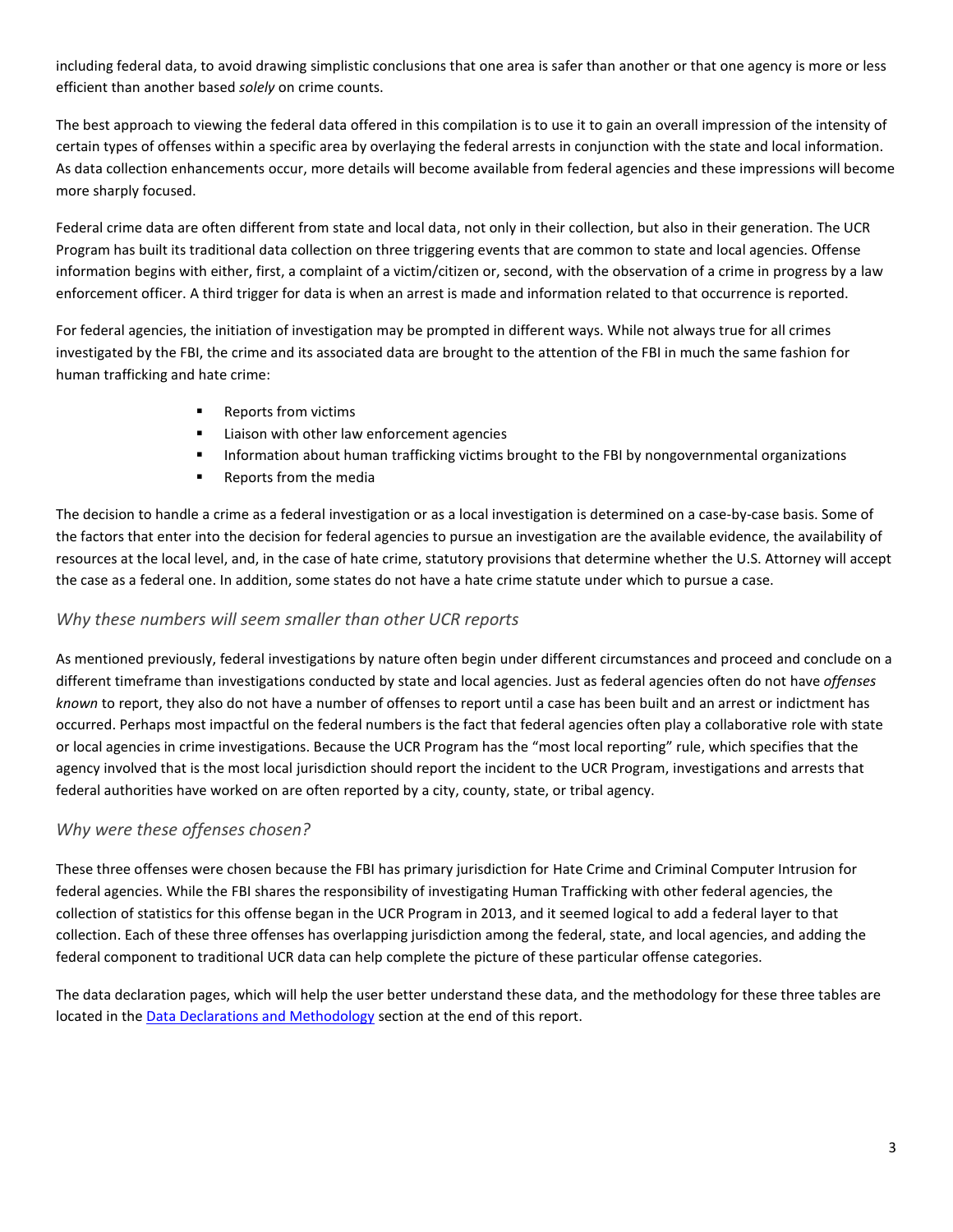# **Federal Table 3 Human Trafficking Arrests** by FBI Field Offices, 2014

| <b>Field Office</b> | Arrests <sup>1</sup> | Population<br>Covered <sup>2</sup> | <b>Field Office</b>   | Arrests <sup>1</sup>    | Population<br>Covered <sup>2</sup> |
|---------------------|----------------------|------------------------------------|-----------------------|-------------------------|------------------------------------|
| Albany              | 3                    | 4,066,672                          | Miami                 | 13                      | 6,743,100                          |
| Albuquerque         | $\mathbf{1}$         | 2,085,572                          | Milwaukee             | $\mathbf 0$             | 5,757,564                          |
| Anchorage           | 6                    | 736,732                            | Minneapolis           | 20                      | 7,049,830                          |
| Atlanta             | 17                   | 10,097,343                         | Mobile                | $\overline{2}$          | 1,992,732                          |
| <b>Baltimore</b>    | 18                   | 6,912,021                          | Newark                | 6                       | 8,068,498                          |
| Birmingham          | $\mathbf 0$          | 2,856,645                          | New Haven             | 9                       | 3,596,677                          |
| <b>Boston</b>       | 14                   | 10,457,483                         | <b>New Orleans</b>    | 14                      | 4,649,676                          |
| <b>Buffalo</b>      | $\boldsymbol{0}$     | 2,823,017                          | New York              | 43                      | 13,483,100                         |
| Charlotte           | $\overline{2}$       | 9,943,964                          | Norfolk               | $\overline{7}$          | 1,750,992                          |
| Chicago             | 7                    | 9,355,296                          | Oklahoma City         | $\mathbf{1}$            | 3,878,051                          |
| Cincinnati          | 4                    | 5,831,159                          | Omaha                 | $\overline{4}$          | 4,988,629                          |
| Cleveland           | 10                   | 5,763,004                          | Philadelphia          | 26                      | 9,867,427                          |
| Columbia            | $\overline{2}$       | 4,832,482                          | Phoenix               | 33                      | 6,731,484                          |
| <b>Dallas</b>       | 8                    | 10,336,228                         | Pittsburgh            | 5                       | 5,639,785                          |
| Denver              | 5                    | 5,940,019                          | Portland              | 22                      | 3,970,239                          |
| Detroit             | 17                   | 9,909,877                          | Richmond              | 9                       | 3,942,074                          |
| El Paso             | 9                    | 1,255,068                          | Sacramento            | 9                       | 7,880,843                          |
| Honolulu            | $\mathbf 0$          | 1,419,561                          | St. Louis             | $\overline{\mathbf{4}}$ | 2,930,484                          |
| Houston             | 45                   | 8,140,144                          | Salt Lake City        | 17                      | 5,600,945                          |
| Indianapolis        | 4                    | 6,596,855                          | San Antonio           | 5                       | 7,225,518                          |
| Jackson             | 8                    | 2,994,079                          | San Diego             | 8                       | 3,434,701                          |
| Jacksonville        | 8                    | 4,988,437                          | San Francisco         | $\overline{4}$          | 8,199,932                          |
| Kansas City         | 5                    | 6,037,126                          | San Juan <sup>3</sup> | $\overline{4}$          | 3,654,802                          |
| Knoxville           | 8                    | 2,578,073                          | Seattle               | 16                      | 7,061,530                          |
| Las Vegas           | 10                   | 2,839,099                          | Springfield           | $\mathbf{1}$            | 3,525,284                          |
| Little Rock         | 8                    | 2,966,369                          | Tampa                 | 24                      | 8,161,760                          |
| Los Angeles         | 4                    | 19,287,024                         | Washington, DC        | 12                      | 3,292,116                          |
| Louisville          | 8                    | 4,413,457                          | <b>Total</b>          | 562                     | 318,857,056                        |
| Memphis             | 13                   | 3,971,279                          |                       |                         |                                    |

|                       |                      | Population           |
|-----------------------|----------------------|----------------------|
| <b>Field Office</b>   | Arrests <sup>1</sup> | Covered <sup>2</sup> |
| Miami                 | 13                   | 6,743,100            |
| Milwaukee             | 0                    | 5,757,564            |
| Minneapolis           | 20                   | 7,049,830            |
| Mobile                | $\overline{2}$       | 1,992,732            |
| Newark                | 6                    | 8,068,498            |
| New Haven             | 9                    | 3,596,677            |
| <b>New Orleans</b>    | 14                   | 4,649,676            |
| <b>New York</b>       | 43                   | 13,483,100           |
| Norfolk               | 7                    | 1,750,992            |
| Oklahoma City         | $\overline{1}$       | 3,878,051            |
| Omaha                 | 4                    | 4,988,629            |
| Philadelphia          | 26                   | 9,867,427            |
| Phoenix               | 33                   | 6,731,484            |
| Pittsburgh            | 5                    | 5,639,785            |
| Portland              | 22                   | 3,970,239            |
| Richmond              | 9                    | 3,942,074            |
| Sacramento            | 9                    | 7,880,843            |
| St. Louis             | 4                    | 2,930,484            |
| Salt Lake City        | 17                   | 5,600,945            |
| San Antonio           | 5                    | 7,225,518            |
| San Diego             | 8                    | 3,434,701            |
| San Francisco         | 4                    | 8,199,932            |
| San Juan <sup>3</sup> | 4                    | 3,654,802            |
| Seattle               | 16                   | 7,061,530            |
| Springfield           | 1                    | 3,525,284            |
| Tampa                 | 24                   | 8,161,760            |
| Washington, DC        | 12                   | 3,292,116            |
| <b>Total</b>          | 562                  | 218857056            |

<sup>1</sup>These arrests were for violations of one of the U.S. Code Sections presented in this table'[s Methodology.](#page-7-0) Arrests were not included for those made in a joint investigation with other agencies when a state or local code was used nor for Human Trafficking cases when a different provision of the U.S. Code was used for the basis of arrest.

<sup>2</sup>For the population estimates used in this table, the FBI computed individual rates of growth from one year to the next for every city/town and county using 2010 decennial population counts and 2011 through 2013 population estimates from the U.S. Census Bureau. Each location's rate of growth was averaged; that average was then applied to that location's 2013 Census estimate to derive the 2014 estimate. The figure represents the total population in each field office's territory, not just that city. For instance, the Omaha Field Office territory encompasses all of Nebraska and Iowa.

<sup>3</sup>Population for the San Juan Field Office is a combination of the U.S. Census Bureau's estimated 2014 commonwealth total for Puerto Rico and the 2010 decennial census total for the U.S. Virgin Islands.

*[Federal Table 3, Download Excel](https://www.fbi.gov/about-us/cjis/ucr/crime-in-the-u.s/2014/crime-in-the-u.s.-2014/tables/federal-crime-data/federal-table-3-human-trafficking.xls/output.xls)*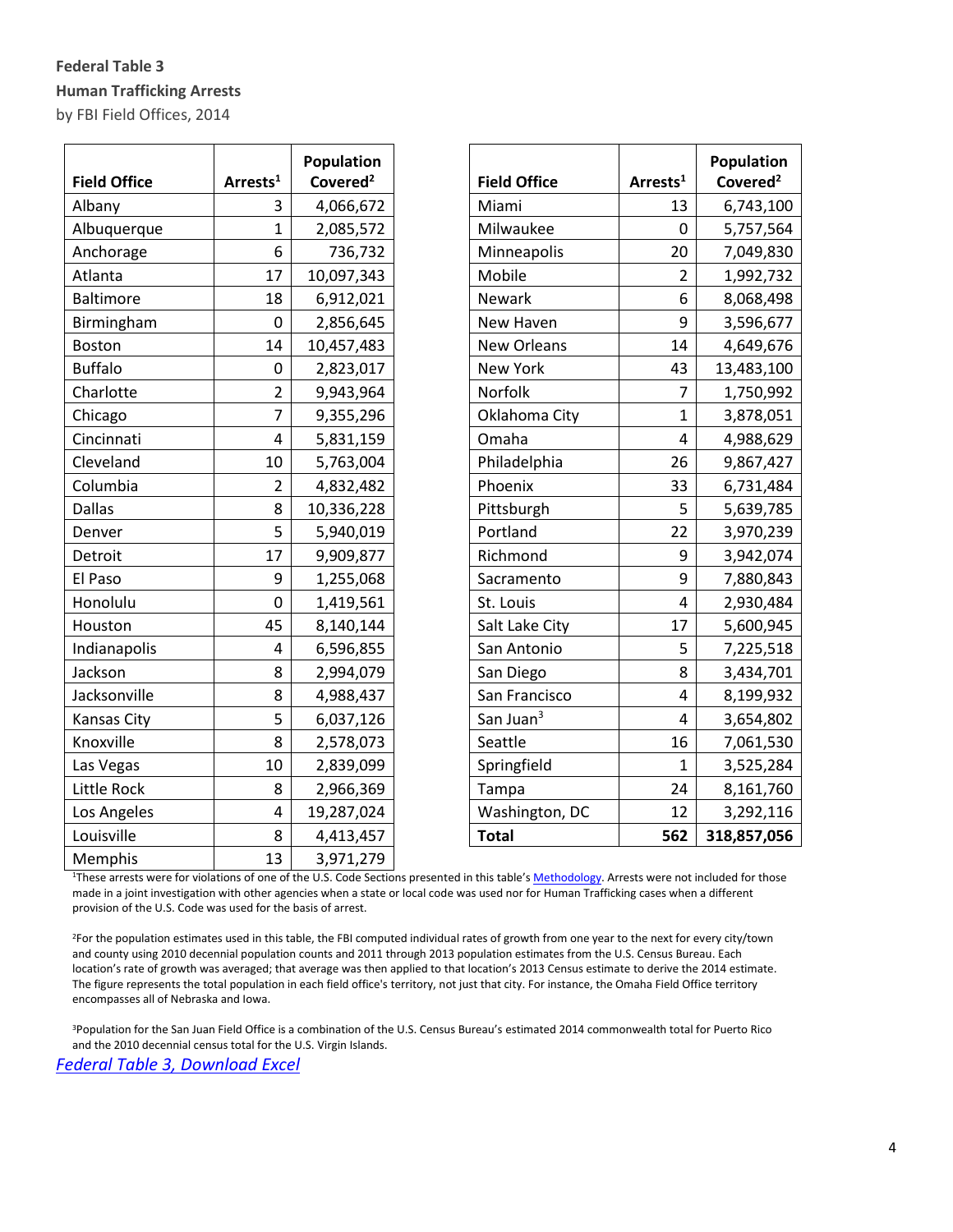# **Federal Table 4 Hate Crime Arrests** by FBI Field Offices, 2014

|                     |                      | Population           |                       |                      | <b>Population</b>    |
|---------------------|----------------------|----------------------|-----------------------|----------------------|----------------------|
| <b>Field Office</b> | Arrests <sup>1</sup> | Covered <sup>2</sup> | <b>Field Office</b>   | Arrests <sup>1</sup> | Covered <sup>2</sup> |
| Albany              | 0                    | 4,066,672            | Miami                 | $\mathbf{1}$         | 6,743,100            |
| Albuquerque         | 1                    | 2,085,572            | Milwaukee             | $\mathbf 0$          | 5,757,564            |
| Anchorage           | $\mathbf 0$          | 736,732              | Minneapolis           | $\pmb{0}$            | 7,049,830            |
| Atlanta             | 1                    | 10,097,343           | Mobile                | 0                    | 1,992,732            |
| <b>Baltimore</b>    | 0                    | 6,912,021            | <b>Newark</b>         | $\mathbf 0$          | 8,068,498            |
| Birmingham          | $\mathbf 0$          | 2,856,645            | New Haven             | $\mathbf 0$          | 3,596,677            |
| <b>Boston</b>       | $\boldsymbol{0}$     | 10,457,483           | New Orleans           | $\mathbf 0$          | 4,649,676            |
| <b>Buffalo</b>      | $\mathbf{1}$         | 2,823,017            | New York              | $\mathbf 0$          | 13,483,100           |
| Charlotte           | 0                    | 9,943,964            | Norfolk               | 0                    | 1,750,992            |
| Chicago             | 0                    | 9,355,296            | Oklahoma City         | 0                    | 3,878,051            |
| Cincinnati          | $\boldsymbol{0}$     | 5,831,159            | Omaha                 | $\mathbf 0$          | 4,988,629            |
| Cleveland           | $\boldsymbol{0}$     | 5,763,004            | Philadelphia          | 5                    | 9,867,427            |
| Columbia            | $\mathbf 0$          | 4,832,482            | Phoenix               | $\mathbf 0$          | 6,731,484            |
| <b>Dallas</b>       | 0                    | 10,336,228           | Pittsburgh            | $\mathbf 0$          | 5,639,785            |
| Denver              | 0                    | 5,940,019            | Portland              | $\mathbf 0$          | 3,970,239            |
| Detroit             | $\mathbf 0$          | 9,909,877            | Richmond              | $\pmb{0}$            | 3,942,074            |
| El Paso             | $\mathbf 0$          | 1,255,068            | Sacramento            | $\mathbf{1}$         | 7,880,843            |
| Honolulu            | $\mathbf 0$          | 1,419,561            | St. Louis             | $\mathbf 0$          | 2,930,484            |
| Houston             | 0                    | 8,140,144            | Salt Lake City        | $\mathbf 0$          | 5,600,945            |
| Indianapolis        | 0                    | 6,596,855            | San Antonio           | $\mathbf 0$          | 7,225,518            |
| Jackson             | $\overline{7}$       | 2,994,079            | San Diego             | $\mathbf 1$          | 3,434,701            |
| Jacksonville        | $\mathsf 0$          | 4,988,437            | San Francisco         | 6                    | 8,199,932            |
| Kansas City         | $\mathbf 0$          | 6,037,126            | San Juan <sup>3</sup> | 12                   | 3,654,802            |
| Knoxville           | $\boldsymbol{0}$     | 2,578,073            | Seattle               | 0                    | 7,061,530            |
| Las Vegas           | 0                    | 2,839,099            | Springfield           | $\mathbf 0$          | 3,525,284            |
| Little Rock         | $\boldsymbol{0}$     | 2,966,369            | Tampa                 | $\mathbf 0$          | 8,161,760            |
| Los Angeles         | $\boldsymbol{0}$     | 19,287,024           | Washington, DC        | $\mathbf 0$          | 3,292,116            |
| Louisville          | 6                    | 4,413,457            | <b>TOTAL</b>          | 43                   | 318,857,056          |
| Memphis             | $\mathbf{1}$         | 3,971,279            |                       |                      |                      |

|                       |                      | Population           |
|-----------------------|----------------------|----------------------|
| <b>Field Office</b>   | Arrests <sup>1</sup> | Covered <sup>2</sup> |
| Miami                 | 1                    | 6,743,100            |
| Milwaukee             | 0                    | 5,757,564            |
| Minneapolis           | 0                    | 7,049,830            |
| Mobile                | 0                    | 1,992,732            |
| Newark                | 0                    | 8,068,498            |
| New Haven             | 0                    | 3,596,677            |
| New Orleans           | 0                    | 4,649,676            |
| <b>New York</b>       | 0                    | 13,483,100           |
| Norfolk               | 0                    | 1,750,992            |
| Oklahoma City         | 0                    | 3,878,051            |
| Omaha                 | 0                    | 4,988,629            |
| Philadelphia          | 5                    | 9,867,427            |
| Phoenix               | 0                    | 6,731,484            |
| Pittsburgh            | 0                    | 5,639,785            |
| Portland              | 0                    | 3,970,239            |
| Richmond              | 0                    | 3,942,074            |
| Sacramento            | $\overline{1}$       | 7,880,843            |
| St. Louis             | 0                    | 2,930,484            |
| Salt Lake City        | 0                    | 5,600,945            |
| San Antonio           | 0                    | 7,225,518            |
| San Diego             | 1                    | 3,434,701            |
| San Francisco         | 6                    | 8,199,932            |
| San Juan <sup>3</sup> | 12                   | 3,654,802            |
| Seattle               | 0                    | 7,061,530            |
| Springfield           | 0                    | 3,525,284            |
| Tampa                 | 0                    | 8,161,760            |
| Washington, DC        | 0                    | 3,292,116            |
| ΤΩΤΔΙ                 | 43                   | 318 857 056          |

<sup>1</sup>These arrests were for violations of one of the U.S. Code Sections listed in this table's [Methodology.](#page-8-0) Arrests were not included for those made in a joint investigation with other agencies when a state or local code was used nor for Hate Crime cases when a different provision of the U.S. Code was used for the basis of arrest.

<sup>2</sup>For the population estimates used in this table, the FBI computed individual rates of growth from one year to the next for every city/town and county using 2010 decennial population counts and 2011 through 2013 population estimates from the U.S. Census Bureau. Each location's rate of growth was averaged; that average was then applied to that location's 2013 Census estimate to derive the 2014 estimate. The figure represents the total population in each field office's territory, not just that city. For instance, the Omaha Field Office territory encompasses all of Nebraska and Iowa.

<sup>3</sup>Population for the San Juan Field Office is a combination of the U.S. Census Bureau's estimated 2014 commonwealth total for Puerto Rico and the 2010 decennial census total for the U.S. Virgin Islands.

*[Federal Table 4, Download Excel](https://www.fbi.gov/about-us/cjis/ucr/crime-in-the-u.s/2014/crime-in-the-u.s.-2014/tables/federal-crime-data/federal-table-4-hate-crime.xls/output.xls)*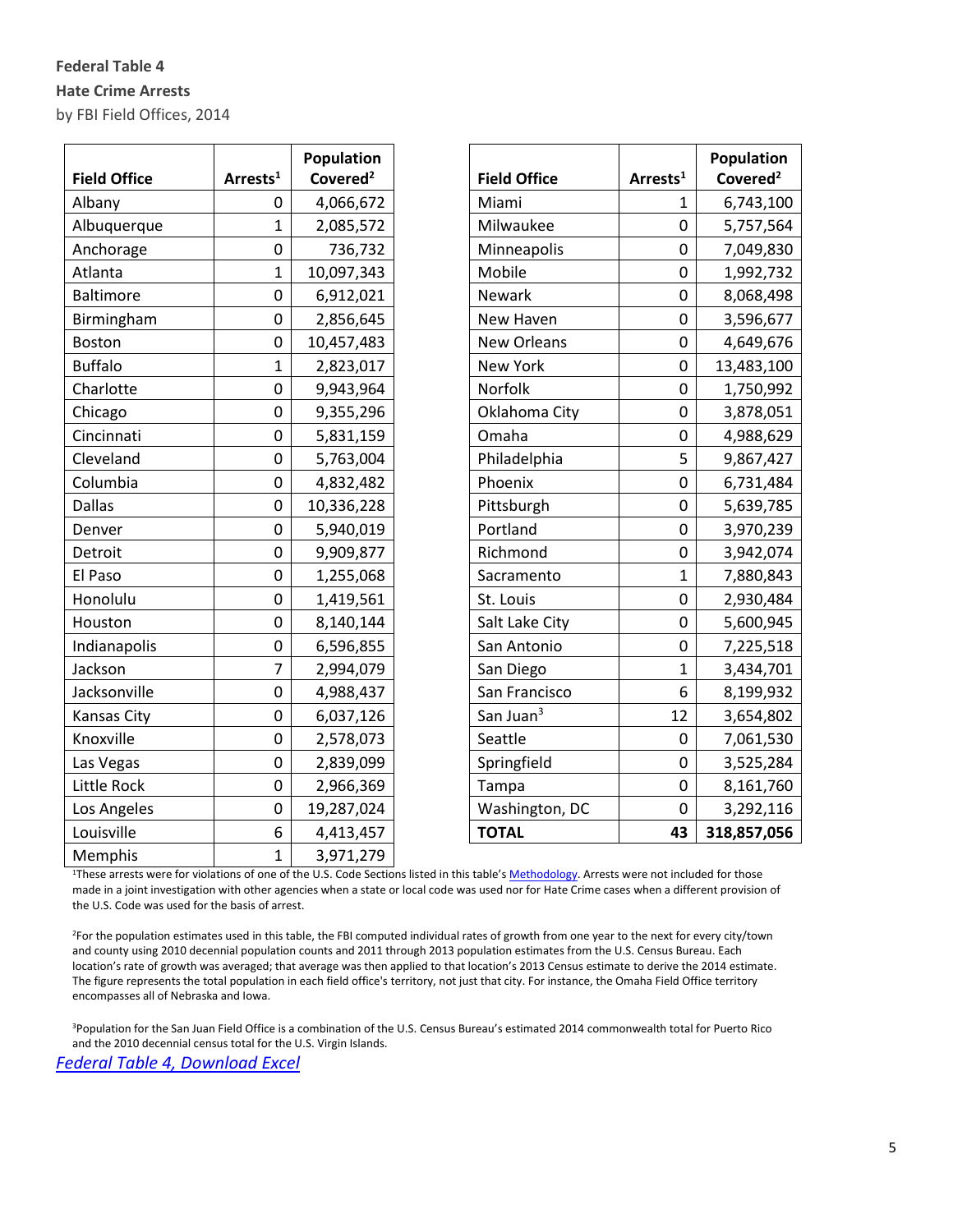# **Federal Table 5 Criminal Computer Intrusion Arrests** by FBI Field Offices, 2014

|                     |                      | Population           |                       |                      | Population           |
|---------------------|----------------------|----------------------|-----------------------|----------------------|----------------------|
| <b>Field Office</b> | Arrests <sup>1</sup> | Covered <sup>2</sup> | <b>Field Office</b>   | Arrests <sup>1</sup> | Covered <sup>2</sup> |
| Albany              | 0                    | 4,066,672            | Miami                 | 10                   | 6,743,100            |
| Albuquerque         | $\mathbf 0$          | 2,085,572            | Milwaukee             | 3                    | 5,757,564            |
| Anchorage           | $\mathbf 0$          | 736,732              | Minneapolis           | 0                    | 7,049,830            |
| Atlanta             | $\mathbf{1}$         | 10,097,343           | Mobile                | 0                    | 1,992,732            |
| <b>Baltimore</b>    | 4                    | 6,912,021            | Newark                | 0                    | 8,068,498            |
| Birmingham          | 0                    | 2,856,645            | New Haven             | 0                    | 3,596,677            |
| <b>Boston</b>       | $\pmb{0}$            | 10,457,483           | New Orleans           | 0                    | 4,649,676            |
| <b>Buffalo</b>      | $\mathbf 0$          | 2,823,017            | <b>New York</b>       | 19                   | 13,483,100           |
| Charlotte           | $\mathbf{1}$         | 9,943,964            | Norfolk               | 0                    | 1,750,992            |
| Chicago             | 4                    | 9,355,296            | Oklahoma City         | 0                    | 3,878,051            |
| Cincinnati          | $\mathbf{1}$         | 5,831,159            | Omaha                 | 0                    | 4,988,629            |
| Cleveland           | $\mathbf{1}$         | 5,763,004            | Philadelphia          | 0                    | 9,867,427            |
| Columbia            | 0                    | 4,832,482            | Phoenix               | 0                    | 6,731,484            |
| <b>Dallas</b>       | $\pmb{0}$            | 10,336,228           | Pittsburgh            | 0                    | 5,639,785            |
| Denver              | 6                    | 5,940,019            | Portland              | $\mathbf 0$          | 3,970,239            |
| Detroit             | 5                    | 9,909,877            | Richmond              | 0                    | 3,942,074            |
| El Paso             | $\pmb{0}$            | 1,255,068            | Sacramento            | 0                    | 7,880,843            |
| Honolulu            | 0                    | 1,419,561            | St. Louis             | $\overline{2}$       | 2,930,484            |
| Houston             | $\mathbf{1}$         | 8,140,144            | Salt Lake City        | 0                    | 5,600,945            |
| Indianapolis        | $\pmb{0}$            | 6,596,855            | San Antonio           | 4                    | 7,225,518            |
| Jackson             | $\mathbf 0$          | 2,994,079            | San Diego             | 3                    | 3,434,701            |
| Jacksonville        | $\pmb{0}$            | 4,988,437            | San Francisco         | 12                   | 8,199,932            |
| <b>Kansas City</b>  | $\pmb{0}$            | 6,037,126            | San Juan <sup>3</sup> | $\pmb{0}$            | 3,654,802            |
| Knoxville           | $\mathbf 0$          | 2,578,073            | Seattle               | 0                    | 7,061,530            |
| Las Vegas           | 3                    | 2,839,099            | Springfield           | $\mathbf 0$          | 3,525,284            |
| Little Rock         | 0                    | 2,966,369            | Tampa                 | 0                    | 8,161,760            |
| Los Angeles         | 22                   | 19,287,024           | Washington, DC        | 3                    | 3,292,116            |
| Louisville          | $\pmb{0}$            | 4,413,457            | <b>TOTAL</b>          | 105                  | 318,857,056          |
| Memphis             | $\pmb{0}$            | 3,971,279            |                       |                      |                      |

| <b>Field Office</b>     | Arrests <sup>1</sup> | Population<br>Covered <sup>2</sup> |
|-------------------------|----------------------|------------------------------------|
| Miami                   | 10                   | 6,743,100                          |
| Milwaukee               | 3                    | 5,757,564                          |
| Minneapolis             | 0                    | 7,049,830                          |
| Mobile                  | 0                    | 1,992,732                          |
| Newark                  | 0                    | 8,068,498                          |
| New Haven               | 0                    | 3,596,677                          |
| <b>New Orleans</b>      | 0                    | 4,649,676                          |
| <b>New York</b>         | 19                   | 13,483,100                         |
| Norfolk                 | 0                    |                                    |
| Oklahoma City           |                      | 1,750,992                          |
| Omaha                   | 0                    | 3,878,051                          |
|                         | 0                    | 4,988,629                          |
| Philadelphia<br>Phoenix | 0                    | 9,867,427                          |
|                         | 0                    | 6,731,484                          |
| Pittsburgh              | 0                    | 5,639,785                          |
| Portland                | 0                    | 3,970,239                          |
| Richmond                | 0                    | 3,942,074                          |
| Sacramento              | 0                    | 7,880,843                          |
| St. Louis               | 2                    | 2,930,484                          |
| Salt Lake City          | 0                    | 5,600,945                          |
| San Antonio             | 4                    | 7,225,518                          |
| San Diego               | 3                    | 3,434,701                          |
| San Francisco           | 12                   | 8,199,932                          |
| San Juan <sup>3</sup>   | 0                    | 3,654,802                          |
| Seattle                 | 0                    | 7,061,530                          |
| Springfield             | 0                    | 3,525,284                          |
| Tampa                   | 0                    | 8,161,760                          |
| Washington, DC          | 3                    | 3,292,116                          |
| <b>TOTAL</b>            | 105                  | 318,857,056                        |

<sup>1</sup>These are arrests that were violations of Title 18 Section 1030 of the U.S. Code. Arrests were not included for those made in a joint investigation with other agencies when a state or local code was used nor for Criminal Computer Intrusion cases when a different provision of the U.S. Code was used for the basis of arrest.

<sup>2</sup>For the population estimates used in this table, the FBI computed individual rates of growth from one year to the next for every city/town and county using 2010 decennial population counts and 2011 through 2013 population estimates from the U.S. Census Bureau. Each location's rate of growth was averaged; that average was then applied to that location's 2013 Census estimate to derive the 2014 estimate. The figure represents the total population in each field office's territory, not just that city. For instance, the Omaha Field Office territory encompasses all of Nebraska and Iowa.

<sup>3</sup>Population for the San Juan Field Office is a combination of the U.S. Census Bureau's estimated 2014 commonwealth total for Puerto Rico and the 2010 decennial census total for the U.S. Virgin Islands.

*[Federal Table 5, Download Excel](https://www.fbi.gov/about-us/cjis/ucr/crime-in-the-u.s/2014/crime-in-the-u.s.-2014/tables/federal-crime-data/federal-table-5-criminal-computer-intrusion.xls/output.xls)*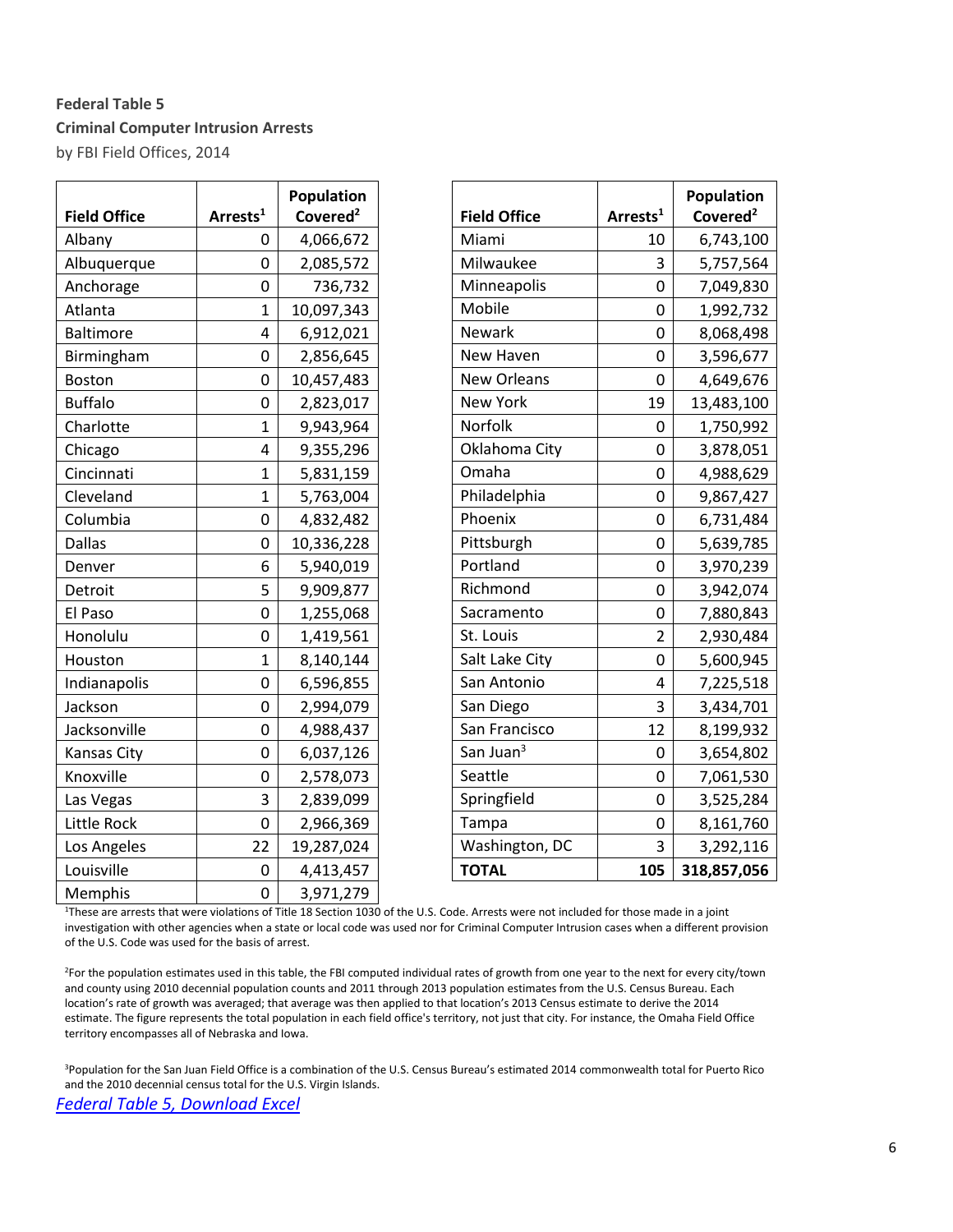# <span id="page-6-0"></span>**Data Declarations and Methodology**

**Federal Table 1 Offenses Known to Federal Law Enforcement** by Federal Agencies, 2014 **Data Declaration**

The FBI collects these data through the Uniform Crime Reporting (UCR) Program.

# **Important note about rape data**

In 2013, the FBI's UCR Program initiated the collection of rape data under a revised definition and removed the term "forcible" from the offense name. The UCR Program now defines rape as follows:

Rape (revised definition): Penetration, no matter how slight, of the vagina or anus with any body part or object, or oral penetration by a sex organ of another person, without the consent of the victim. (This includes the offenses of rape, sodomy, and sexual assault with an object as converted from data submitted via the National Incident-Based Reporting System).

Rape (legacy definition): The carnal knowledge of a female forcibly and against her will.

#### **General comment**

This table provides the volume of violent crime (murder and nonnegligent manslaughter, rape, robbery, and aggravated assault) and property crime (burglary, larceny-theft, and motor vehicle theft) as reported by federal law enforcement agencies that contributed data to the UCR Program. (Note: Arson is not included in the property crime total in this table; however, complete arson data were provided and appear in the arson column.)

#### **Caution against ranking**

Readers should take into consideration relevant factors in addition to an agency's crime statistics when making any valid comparisons of crime among different agencies or locales. *UCR Statistics: [Their Proper Use](http://www.fbi.gov/about-us/cjis/ucr/ucr-statistics-their-proper-use)* provides more details.

#### **Methodology**

The data used in creating this table are from federal agencies submitting 12 months of complete offense data for 2014.

The FBI's UCR Program publishes arson data only when an agency reports it for all 12 months of the calendar year.

When the FBI's UCR Program determines that an agency's data collection methodology does not comply with national UCR guidelines, the figure(s) for that agency's offense(s) will not be included in the table, and the discrepancy will be explained in a footnote.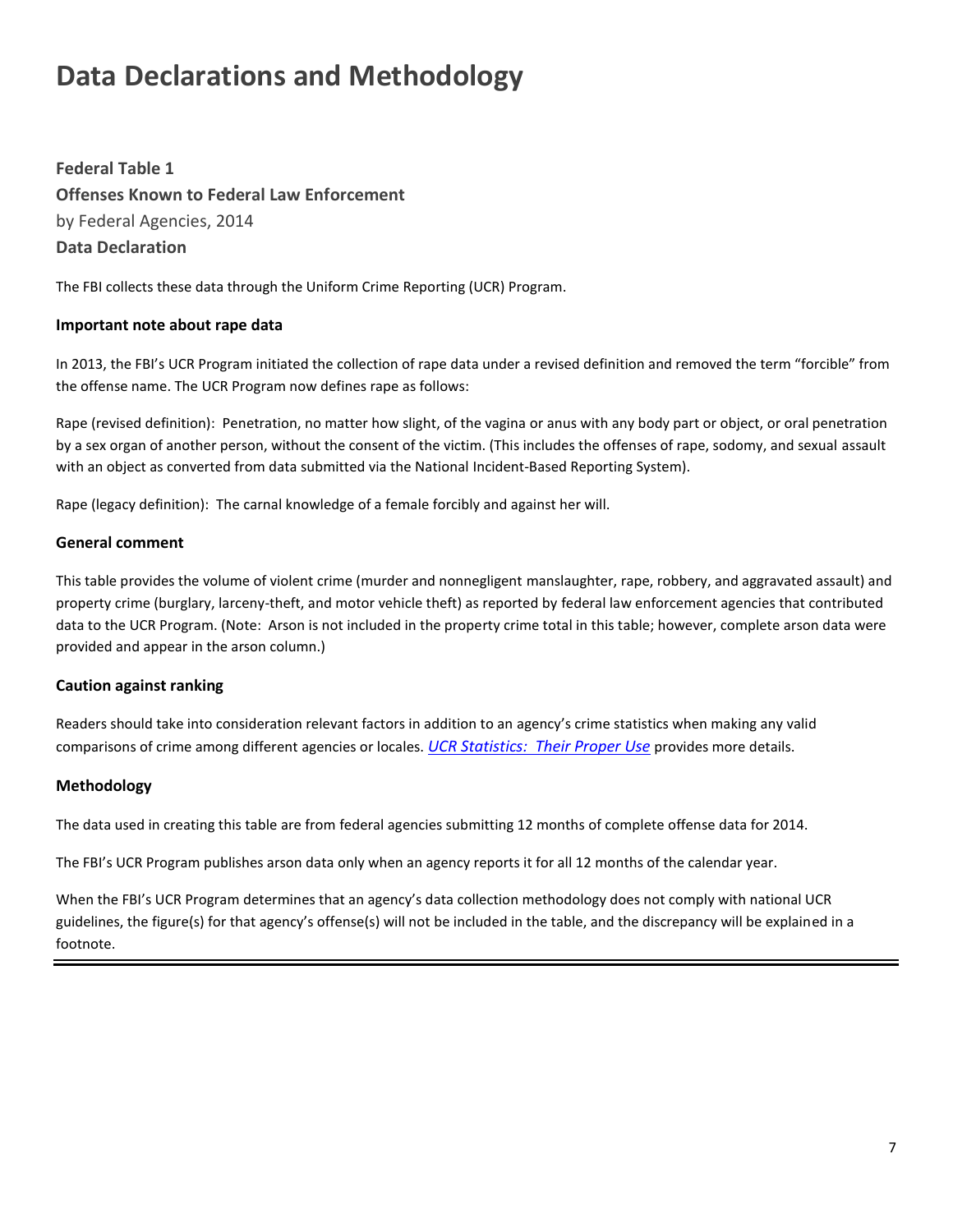# **Federal Table 2 Full-time Federal Law Enforcement Employees**  by Federal Agencies, 2014

# **Data Declaration**

The FBI collects these data through the Uniform Crime Reporting (UCR) Program.

#### **General comment**

This table provides the total number of law enforcement employees, total officers, and total civilians employed by participating federal agencies.

#### **Methodology**

The information in this table is derived from law enforcement employee counts (as of October 31, 2014) submitted by participating agencies.

The UCR Program defines law enforcement officers as individuals who ordinarily carry a firearm and a badge, have full arrest powers, and are paid from governmental funds set aside specifically to pay sworn law enforcement.

Civilian employees include full-time agency personnel such as clerks, radio dispatchers, meter attendants, stenographers, jailers, correctional officers, and mechanics.

<span id="page-7-0"></span>**Federal Table 3 FBI Human Trafficking Data** by Field Offices, 2014 **Data Declaration**

The FBI collected these arrest data from the FBI's internal case-management system.

#### **General Comment**

This table provides the arrests by FBI field office for violations of sections of the U.S. Code relevant to human trafficking.

#### **Methodology**

The data used in creating this table are from the arrest information reported as accomplishments in the FBI's internal casemanagement system. These data include arrests by the FBI or task forces for the following:

| <b>Title</b> | <b>Section</b>                                                                            |  |  |  |  |  |
|--------------|-------------------------------------------------------------------------------------------|--|--|--|--|--|
| Title 18 USC | 1351 – Fraud in foreign labor contracting                                                 |  |  |  |  |  |
|              | 1581 - Peonage; obstructing enforcement                                                   |  |  |  |  |  |
|              | 1583 – Enticement into slavery                                                            |  |  |  |  |  |
|              | 1584 – Sale into involuntary servitude                                                    |  |  |  |  |  |
|              | 1589 – Forced labor                                                                       |  |  |  |  |  |
|              | 1591 – Sex trafficking of children or by force, fraud, or coercion                        |  |  |  |  |  |
|              | 1592 – Unlawful conduct with respect to documents in furtherance of trafficking, peonage, |  |  |  |  |  |
|              | slavery, involuntary servitude, or forced labor                                           |  |  |  |  |  |
|              | 1593A – Benefitting financially from peonage, slavery, and trafficking in persons         |  |  |  |  |  |
|              | 1594 – General provision                                                                  |  |  |  |  |  |
|              | 1596 – Additional jurisdiction in certain trafficking offenses                            |  |  |  |  |  |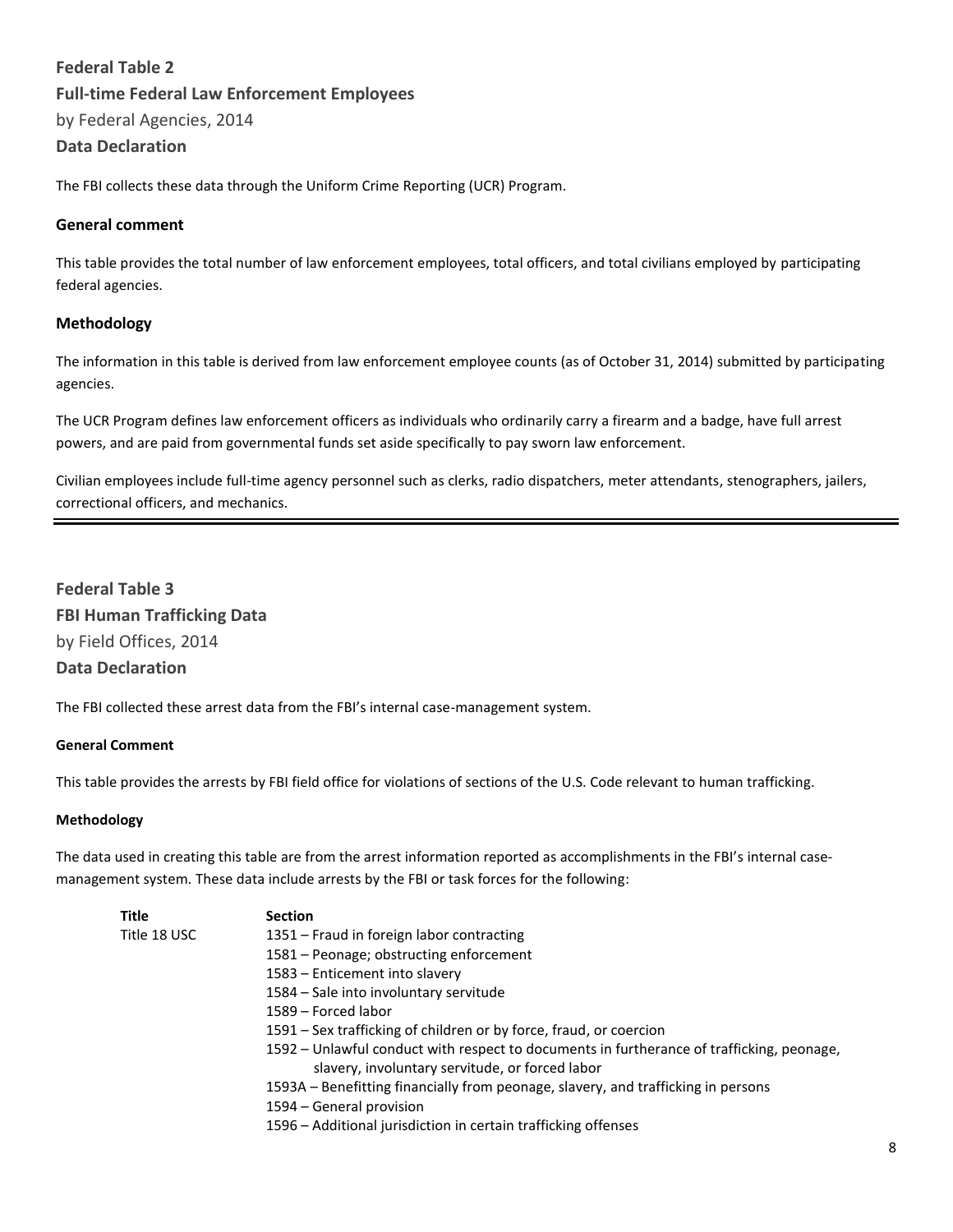| <b>Section</b>                                                                              |
|---------------------------------------------------------------------------------------------|
| 1597 – Unlawful conduct with respect to immigration documents                               |
| 2421 - Transportation generally                                                             |
| 2422 – Coercion and enticement                                                              |
| 2423 – Transportation of minors                                                             |
| 3271 – Trafficking in persons offenses committed by persons employed by or accompanying the |
| Federal Government outside the United States                                                |
| 1324 – Bringing in and harboring certain aliens                                             |
|                                                                                             |

Data were not included for arrests made in a joint investigation with other agencies when a state or local code was used nor for human trafficking cases when a different provision of the U.S. Code was used for the basis of arrest.

# <span id="page-8-0"></span>**Federal Table 4 Hate Crime Arrests** by Field Offices, 2014 **Data Declaration**

The FBI collected these arrest data from the FBI's internal case-management system.

#### **General Comment**

This table provides the arrests by FBI field office for the U.S. Code violations relevant to hate crime.

#### **Methodology**

The data used in creating this table are from the arrest information reported as accomplishments in the FBI's internal casemanagement system. These data include arrests by the FBI or task forces for the following:

| <b>Title</b> | <b>Section</b>                                                                                       |
|--------------|------------------------------------------------------------------------------------------------------|
| Title 18 USC | 241 – Conspiracy against rights                                                                      |
|              | 245 – Federally protected activities                                                                 |
|              | 247 – Damage to religious property; obstruction of persons in the free exercise of religious beliefs |
|              | (Church Arson Prevention Act of 1996)                                                                |
|              | 249 – Hate crimes acts (Matthew Shepard and James Byrd, Jr. Hate Crimes Prevention Act)              |
| Title 42 USC | 3631– Violations; penalties (criminal interference with right to fair housing)                       |

Data were not included for arrests made in a joint investigation with other agencies when a state or local code was used nor for hate crime cases when a different provision of the U.S. Code was used for the basis of arrest.